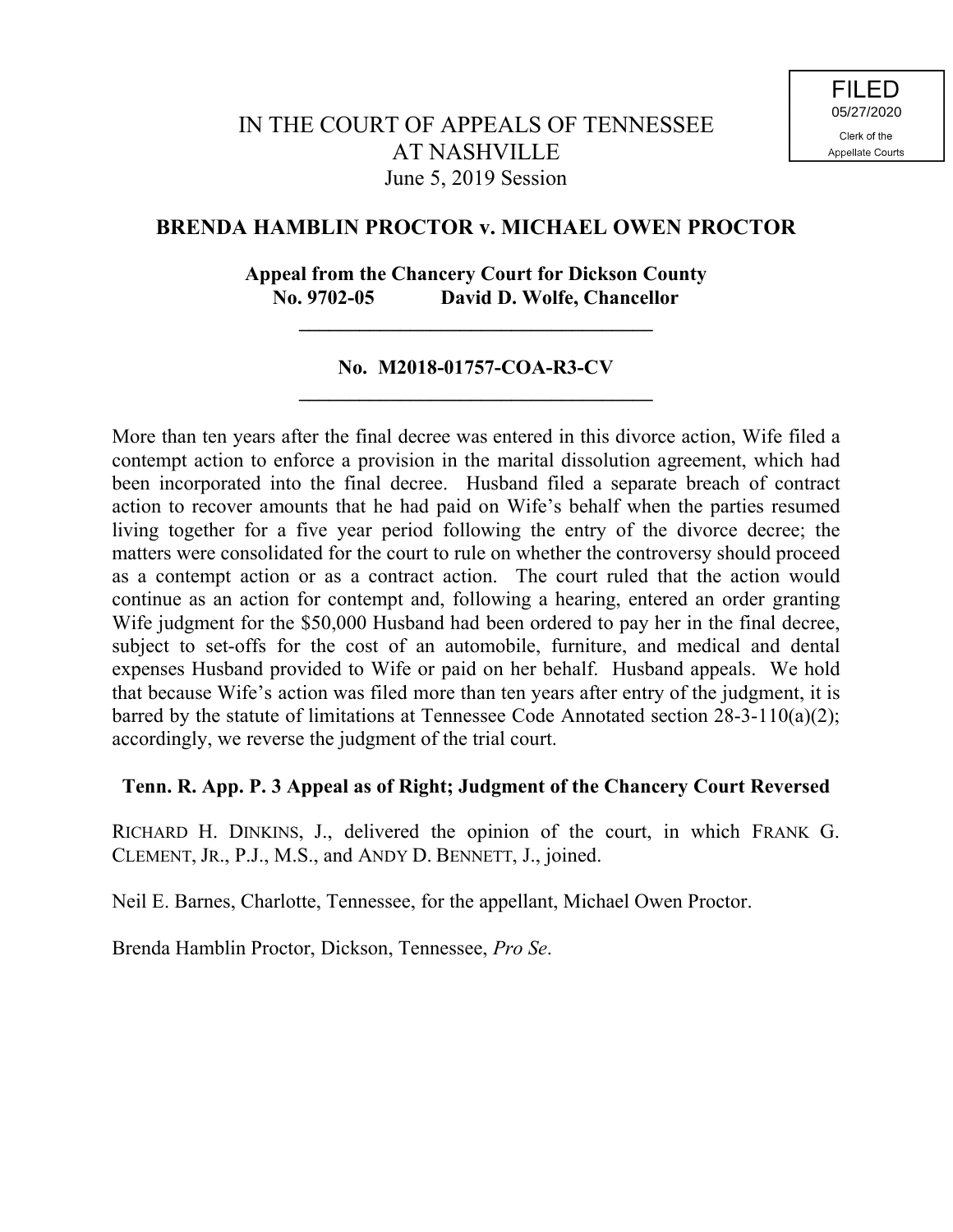#### **OPINION**

### **I. FACTUAL AND PROCEDURAL HISTORY**

Michael Proctor ("Husband") and Brenda Proctor ("Wife") were divorced by final decree entered October 20, 2005, in Dickson County Chancery Court. The divorce decree incorporated the parties' marital dissolution agreement ("MDA"), executed in June 2005. The MDA provided that Husband would receive the marital residence and farm, three vehicles, a tractor, a trailer, two horses, some household furnishings, and his clothing and jewelry; Wife would receive her clothing and jewelry, three horses, and various items of furniture. The agreement also provided:

As a division of marital assets and a transfer incident to this divorce, the Husband agrees to pay to the Wife the sum of Fifty Thousand and no/100 Dollars (\$50,000). . . . The Husband shall pay to the Wife on or before July 15, 2005, the sum of Twenty Five Thousand and no/100 Dollars (\$25,000.00). The Husband shall then make five (5) consecutive annual payments of Five Thousand and no/100 Dollars (\$5,000.00) each, with all payments being due on or before July 15th of each year. The Husband shall have the right to satisfy this amount in full at any time.

The couple resumed living together from 2005 to 2010; Husband did not make the payments to Wife as set forth in the decree.<sup>1</sup>

Wife filed a Petition for Contempt on March 31, 2016, alleging that Husband had "willfully and intentionally violated the Orders of this Court by failing to make any of the above mentioned payments." Wife sought to have Husband held in civil contempt and that she be granted a judgment for the amounts owed to her.

On April 27, 2016, Husband initiated a separate breach of contract action against Wife, alleging that Wife "continued to reside . . . at the residence awarded to [Husband]"; that Wife "refused payment for the amounts as agree[d] to in the Marital Dissolution

 $1$  At oral argument, Wife stated that the \$50,000 payment was in exchange for a quitclaim deed on the real property that had been the marital residence. Although Husband's counsel made statements to the contrary in the course of his argument in the trial court, the trial transcript includes Wife's uncontroverted testimony that she executed a quitclaim deed. The parties' testimony conflicted as to whether the initial \$25,000 payment was made. Wife testified that Husband never offered her a check or cash or assets towards the \$50,000 he owed her; Husband testified:

<sup>. . . [</sup>S]omewhere near the payment date, I wrote her a check for \$25,000 and handed it to her. We was sitting at the table. She said, what's this? I said, it's your first payment of your divorce. And she flipped the check back across to me and said, put it back in the bank and pay bills around here. I'm still living here.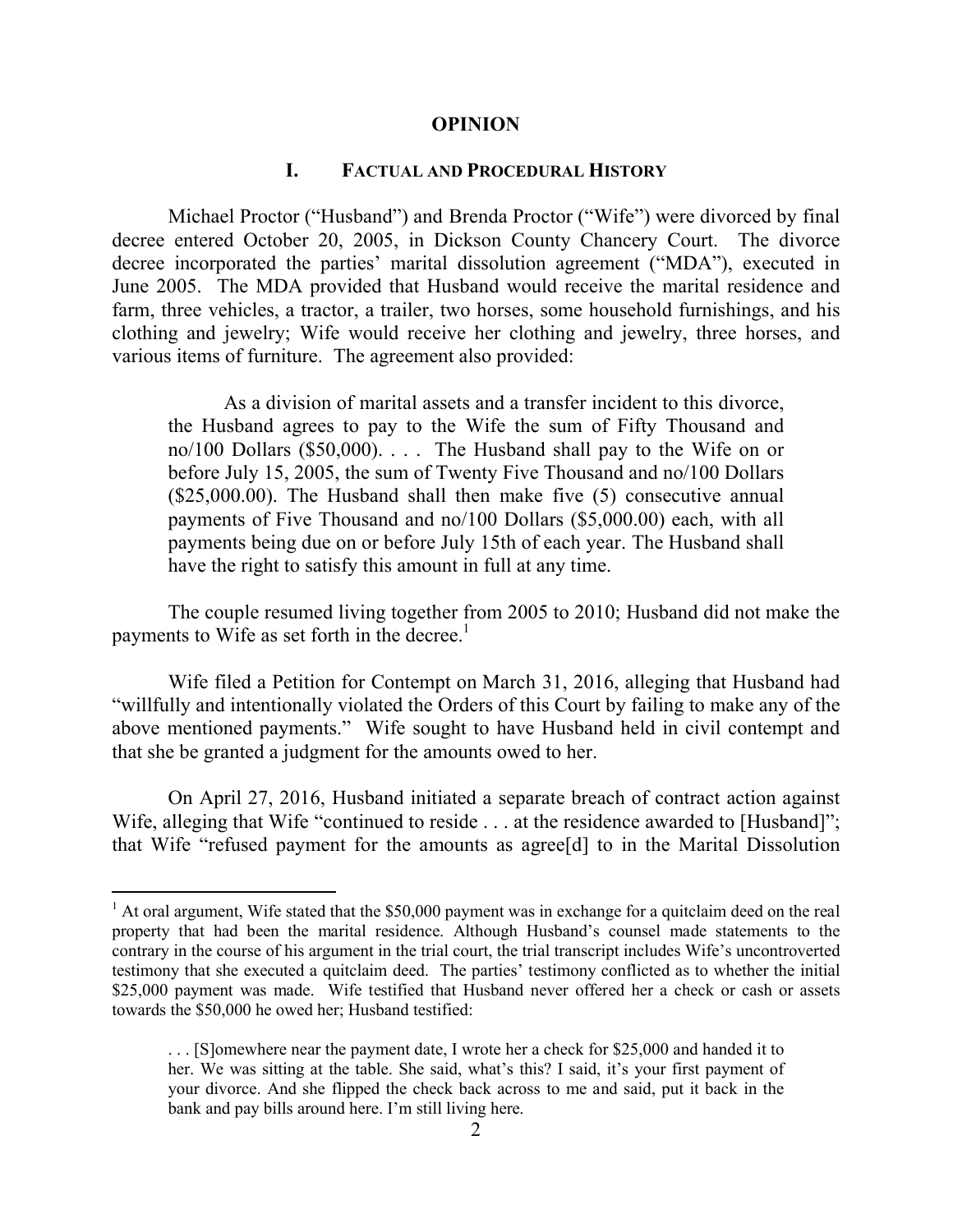Agreement"; and that Husband "paid all expenses for the Defendant during the period in exchange for an offset of the amounts to be paid per the Marital Dissolution Agreement"; and that Husband "paid on behalf of the [Wife] an amount in excess of the \$50,000 obligation for the maintenance and upkeep of the [Wife] during the five year period." He asserted that Wife was "enriched by the provision of housing, food, insurance, and other necessities of life for a period of five years between 2005 and 2010"; that she "induced [Husband] into continuing support while refusing payment under the terms of the agreement"; and that her actions in seeking payment by filing a petition for civil contempt amounted to a breach of the "quasi contract, implied contract, or contract in fact." Husband sought damages in the amount of \$60,000 "for the breach or the actual amount of losses suffered in her support during the period plus the amounts incurred in defending the Contempt action filed, whichever is greater." Husband also filed a Motion for Judgment on the Pleadings in the contempt action, asserting that the proceeding was barred by the statute of limitations set forth at Tennessee Code Annotated section 28-3- 110, and asking the court to dismiss it.

The court consolidated Wife's contempt action with Husband's breach of contract action and subsequently held that "the statute governing the statute of limitations in this action is Tenn. Code Ann. § 28-3-110. Accordingly, [Husband]'s Motion for Judgment on the Pleadings is denied; as the last payment, at a minimum, was within the applicable statu[t]e of limitations."

Trial was held on August 3, 2018 at which Husband and Wife both testified and numerous exhibits, primarily financial records, were entered into evidence. The trial court entered an order on August 27 in which it held:

1. The Court Order in question is enforceable and has not been modified since entry.

2. The Marital Dissolution Agreement which was incorporated into the Final Decree [of Divorce] made payment of fifty thousand dollars (\$50,000.00 USD) from [Husband] to [Wife] a Court ordered property settlement — not alimony.

3. [Wife] was under no obligation to demand payment to make the Court ordered payment of fifty thousand dollars (\$50,000.00USD) from [Husband] to [Wife] enforceable.

4. The Court also finds that [Husband] never took any action to remove [Wife] from his home; and, by his own testimony, made clear that he agreed to cohabitate with her. Further, their living together did not modify the aforementioned enforceable obligation.

5. That the day-to-day living expenses of the parties do not constitute an offset to the aforementioned debit; and to find otherwise would constitute a "relationship for pay" which is both contrary to public policy and the laws of the State of Tennessee.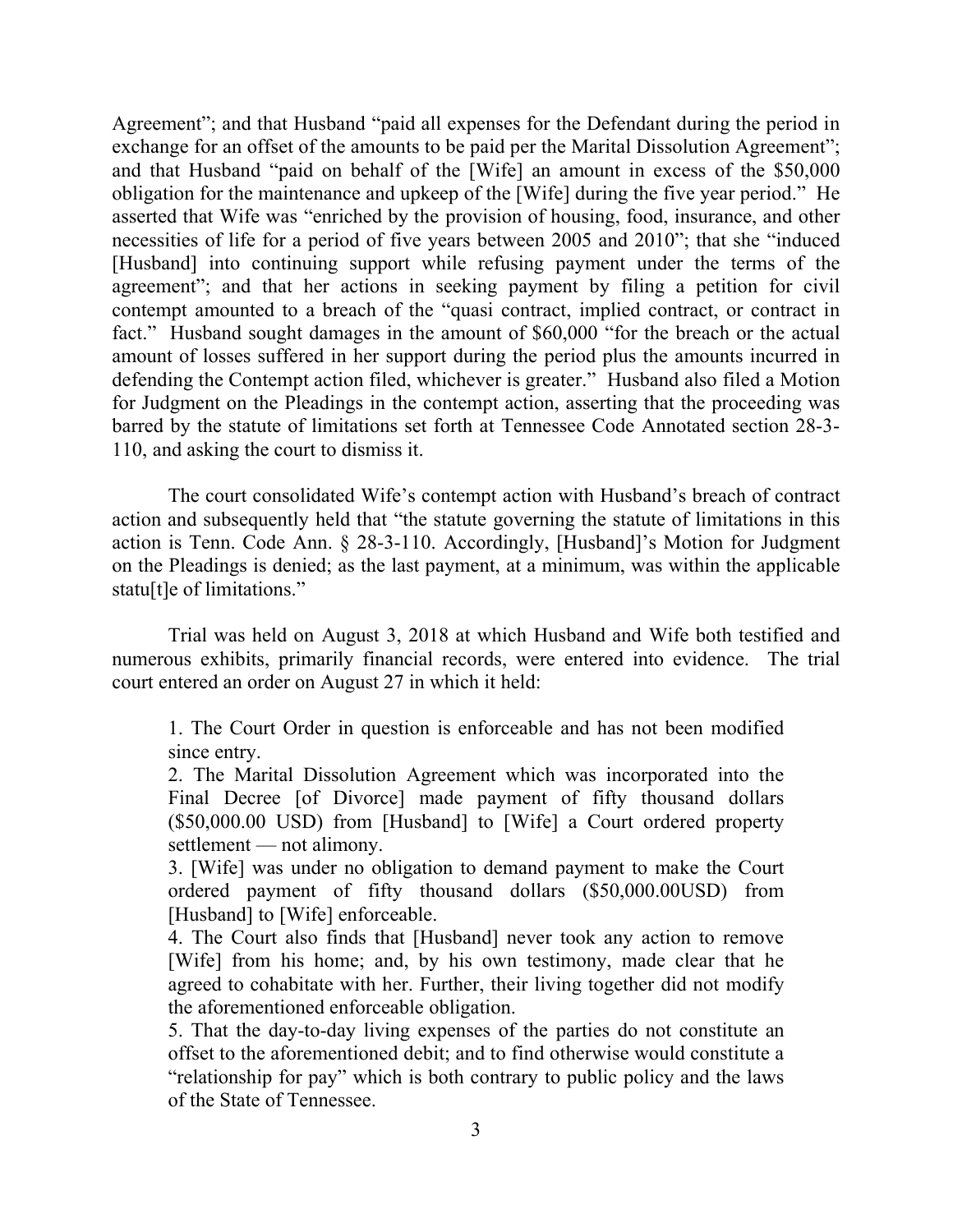WHEREFORE the Court further rules as follows:

6. [Husband] is not in willful contempt of the Marital Dissolution Agreement incorporated into the Final Decree;

7. [Husband] shall not be responsible for debits or legal fees incurred by [Wife] in this cause;

8. [Husband] shall pay to [Wife] fifty thousand dollars (\$50,000.00USD) less the following off-sets:

a) Seven thousand eight hundred dollars (\$7,800.00USD) for the automobile purchased by [Husband] and given to [Wife];

b) Five thousand five hundred dollars (\$5,500.00USD) for moneys spent by [Husband] on furniture retained by [Wife]; and

c) Two thousand nine hundred eighty-nine dollars and fifteen cents (\$2,989.15 USD) for moneys spent out-of-pocket by [Husband] on [Wife]'s uncovered medical and dental expenses included in Exhibit #5 to the Final Hearing.

9. [Husband] shall pay to [Wife] thirty-three thousand seven hundred four dollars and 41/100 (\$33,710.85 USD) by Wednesday, January 30, 2019.

Husband appeals, articulating a single issue for our review: "Whether the 10 year statute of limitations for action on judgment found in Tenn. Code Ann. § 28-3-110 bars Ms. Proctor's post-divorce contempt action?"

### **II. ANALYSIS**

Husband argues that Wife's petition for contempt should have been dismissed based on the ten year statute of limitations at Tennessee Code Annotated section 28-3- 110. This presents a question of law which we review *de novo* with no presumption of correctness. *Redwing v. Catholic Bishop for Diocese of Memphis*, 363 S.W.3d 436, 456 (Tenn. 2012); *Collins v. Estate of Collins*, No. E2012-00079-COA-R3CV, 2012 WL 5844745, at \*1 (Tenn. Ct. App. Nov. 19, 2012) (citing *Lavin v. Jordon,* 16 S.W.3d 362, 364 (Tenn. 2000)). Statutes of limitations promote "fairness and justice" and "are based on the presumption that persons with the legal capacity to litigate will not delay bringing suit on a meritorious claim beyond a reasonable time." *Redwing,* 363 S.W.3d at 456. "A defense predicated on the statute of limitations triggers the consideration of three components — the length of the limitations period, the accrual of the cause of action, and the applicability of any relevant tolling doctrines." *Id.* 

The parties agree that the ten-year limitations applicable to actions on judgments, set forth at Tennessee Code Annotated section 28-3-110 (a)(2), governs this contempt proceeding; that statute provides: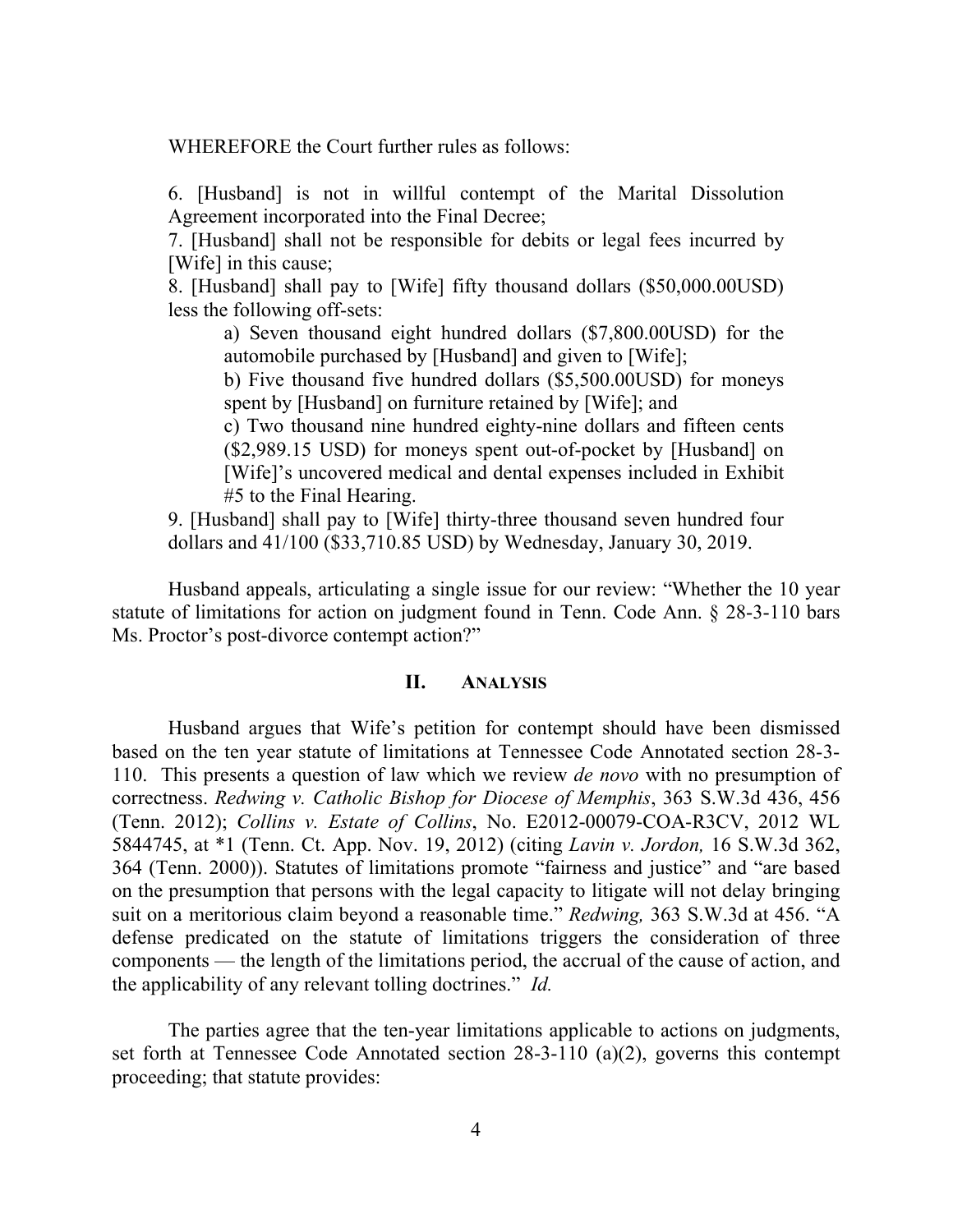(a) The following actions shall be commenced within ten (10) years after the cause of action accrued:

(2) Actions on judgments and decrees of courts of record of this or any other state or government[.]

The question presented in this appeal is when the cause of action accrued; as to our determination of that issue, we are guided by our Supreme Court's holding in *Redwing v. Catholic Bishop for Diocese of Memphis*:

The concept of accrual relates to the date on which the applicable statute of limitations begins to run. *Columbian Mut. Life Ins. Co. v. Martin,* 175 Tenn. 517, 526, 136 S.W.2d 52, 56 (1940); *see also McSpadden v. Parkenson,* 10 Tenn. [Ct.] App. 11, 18 (1928); 22 Steven W. Feldman, *Tennessee Practice: Contract Law and Practice* § 12:80, at 601 (2006). The traditional accrual rule was that a cause of action accrues and the applicable statute of limitations begins to run "when the plaintiff has a cause of action and the right to sue."

363 S.W.3d 436, 457 (Tenn. 2012). In *Shepard v. Lanier*, the Tennessee Supreme Court held that a cause of action on a judgment or decree accrues "upon the entry of the judgment in the [trial] court." 241 S.W.2d 587, 590–91 (Tenn. 1951) (interpreting § 8601 of the 1932 Code of Tennessee, an earlier enactment of section 28-3-110(a)(2)).

The question of whether the ten-year statute of limitations applicable to judgments begins to run at the entry of the judgment or at a later date upon which the judgment contemplates payment was addressed by this Court in *Marcum-Bush v. Quinn,* No. M2017-01732-COA-R3-CV, 2018 WL 1559972 (Tenn. Ct. App. Mar. 29, 2018), *appeal denied* (July 19, 2018)*.* In that case, the trial court's divorce decree awarded the husband a monetary judgment against the wife, but the obligation to pay the judgment did not arise until real estate owned by wife was sold or two years from the date of the judgment. 2018 WL 1559972, at \*1. The decree provided that a lien could be filed against the real property to secure payment of the judgment; the husband never filed the lien. *Id.* The property was sold nearly two years after the entry of the divorce decree, and the wife did not make any payment to the husband. *Id.* Less than ten years after the sale of the property but more than ten years after entry of the divorce decree, the husband filed a petition for contempt against wife, who responded with a motion for judgment on the pleadings, asserting that relief was barred by the ten-year statute of limitations set forth at Tennessee Code Annotated section 28-3-110(a)(2) and because the husband had not extended the judgment under Rule 69.04 of the Tennessee Rules of Civil Procedure. *Id.* The husband withdrew his contempt petition but filed a motion to revive the judgment, which the wife again opposed as being untimely pursuant to section  $28-3-110(a)(2)$ . The trial court concluded that the statute of limitations on the judgment did not begin to run until the date the property was sold; this Court disagreed. *Id.*at \*1, \*4. We observed that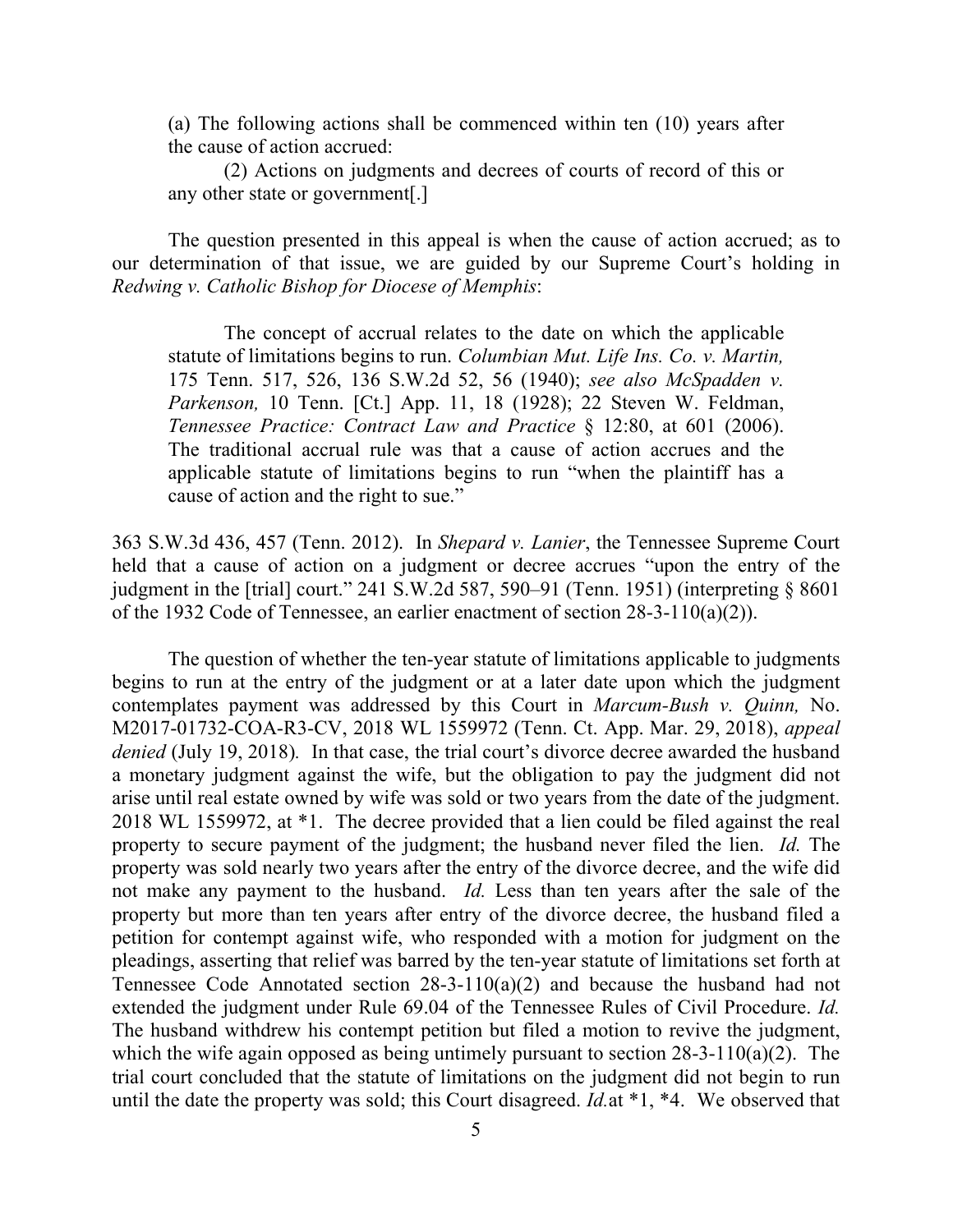"although payment of the judgment in this case was conditioned on future events (sale of property or two years), parts of the judgment could be enforced upon entry." *Id.* at \*3. We held that the petitioner's cause of action "accrued on entry of the judgment . . . and not upon the subsequent sale of the real property." *Id.*

In the case at bar, under the terms of the MDA, Husband's entire financial obligation to Wife, arising from the division of their marital property, was \$50,000, which would be paid within five years of the date the judgment was entered; this obligation was made the order of the court in the final decree. The fact that the parties agreed that the judgment would be paid in installments did not militate against the finality of the judgment or extend the statute of limitations to pursue an action to collect the judgment. Wife did not take any action to enforce the judgment within ten years of its entry, nor did she seek to extend the judgment pursuant to Rule 69.04 of the Tennessee Rules of Civil Procedure<sup>2</sup> or to register the decree to establish a lien on Husband's property pursuant to Tennessee Code Annotated section  $25-5-101(b)(1)$ .<sup>3</sup> Consistent with the holdings in *Shepard v. Lanier* and *Marcum-Bush v. Quinn*, we conclude that the cause of action accrued on October 20, 2005 when the divorce decree was entered.

Tenn. R. Civ. P. 69.04.

 $\overline{a}$ 

 $3$  That statute provides:

Tenn. Code Ann. § 25-5-101(b)(1).

 $2$  That rule, titled "Extension of Time," provides:

Within ten years from the entry of a judgment, the creditor whose judgment remains unsatisfied may file a motion to extend the judgment for another ten years. A copy of the motion shall be mailed by the judgment creditor to the last known address of the judgment debtor. If no response is filed by the judgment debtor within thirty days of the date the motion is filed with the clerk of court, the motion shall be granted without further notice or hearing, and an order extending the judgment shall be entered by the court. If a response is filed within thirty days of the filing date of the motion, the burden is on the judgment debtor to show why the judgment should not be extended for an additional ten years. The same procedure can be repeated within any additional ten-year period.

Except as provided in subdivision  $(b)(2)$ , judgments and decrees obtained from and after July 1, 1967, in any court of record and judgments in excess of five hundred dollars (\$500) obtained from and after July 1, 1969, in any court of general sessions of this state shall be liens upon the debtor's land from the time a certified copy of the judgment or decree shall be registered in the lien book in the register's office of the county where the land is located. If such records are kept elsewhere, no lien shall take effect from the rendition of such judgments or decrees unless and until a certified copy of the same is registered as otherwise provided by law.